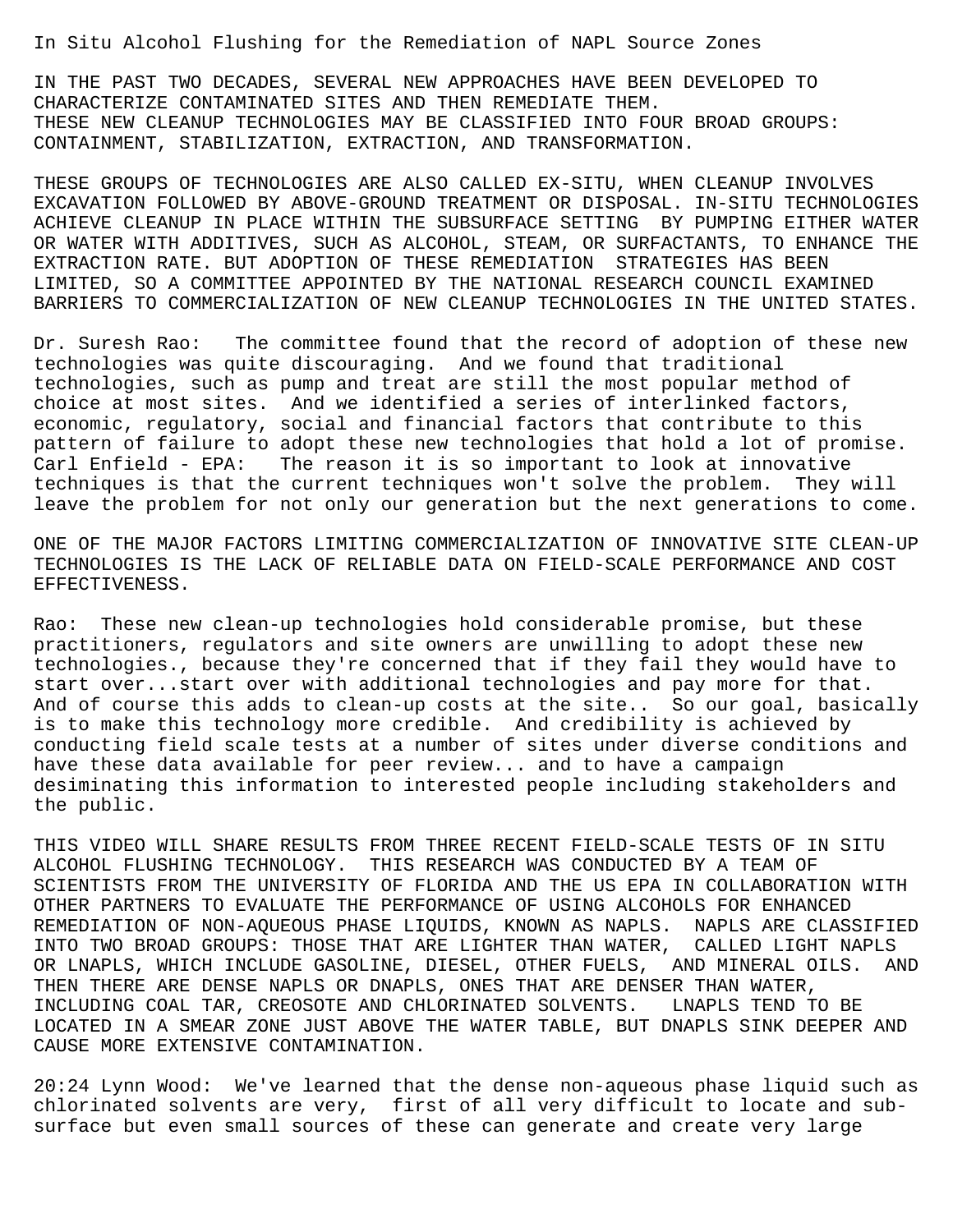contaminated ground water plumes which are, can continue for many, many years, decades if not longer, and it's very difficult to clean up the sub-surface once it's contaminated. We feel like a major effort should be focused, or at least a significant effort should be focused on addressing these small source areas where perhaps we may get a return on our investment, if these are removed and other processes may be available to address the dissolved lower concentration plumes that result from the source areas.

WHEN A SITE IS CONTAMINATED WITH NAPL WASTES, THE LOCATION AND DELINEATION OF THE SOURCE ZONES IS AN ESSENTIAL ELEMENT IN SITE CHARACTERIZATION, RISK ASSESSMENT, AND DESIGNING REMEDIATION ACTION PLANS. SOLUBILIZATION OF THE NAPL CONSTITUENTS WITHIN THESE SOURCE ZONES CAN PROVIDE A CONTINUOUS SUPPLY OF CONTAMINANT MASS THAT CONTRIBUTES TO THE GRADUAL EXTENSION OF THE DISSOLVED PLUME. FOR THIS REASON, SITE MANAGEMENT MUST INCLUDE PLANS TO CONTAIN OR ELIMINATE THE CONTAMINATION SOURCE AS A PART OF THE OVERALL CLEANUP STRATEGY. WITHOUT THE SOURCE REMOVAL - A GROUND WATER CLEAN-UP TECHNOLOGY WOULD HAVE TO BE APPLIED FOR SEVERAL DECADES.

UNIVERSITY OF FLORIDA AND EPA RESEARCHERS, IN COLLABORATION WITH U.S. AIR FORCE CONSULTANTS, AND STATE AGENCIES, HAVE EVALUATED THE PERFORMANCE OF IN-SITU ALCOHOL FLUSHING THROUGH A SERIES FIELD TESTS - TWO WITH DNAPL CONTAMINATION FROM PCE AND ONE CONTAMINATED BY AN AGED, COMPLEX, MULTI-COMPONENT LNAPL. ALL OF THESE EXPERIMENTS INVOLVED THE FOLLOWING SEQUENCE OF EVENTS.

SOIL CORING AND GROUND WATER SAMPLING IS THE FIRST STEP FOR QUANTIFYING THE AMOUNT AND DISTRUBUTION OF CONTAMINANT IN THE SOURCE ZONE. PARTITIONING TRACER TESTS ARE USED TO ESTIMATE NAPL VOLUME AND SPATIAL DISTRIBUTION WITHIN THE TEST ZONE. ENVIRONMENTAL APPLICATIONS FOR TRACER TESTS WERE DEVELOPED AT THE UNIVERSITY OF TEXAS AND FIELD TESTED BY THE UNIVERSITY OF FLORIDA DURING THE LAST FIVE YEARS AS A PART OF THE REMEDIATION TECHNOLOGY PERFORMANCE EVALUATIONS.

Rao: Partitioning tracers have the tendency to selectively dissolve into the NAPL source, so they can be used to identify areas where the NAPL is present in the subsurface. There is a list of several organic compounds, primarily methylated alcohols, that can be used as partitioning tracers. And a mixture of these tracers disssolved in water along with some non-reactive tracers are injected into the test zone, and as they migrate through the NAPL source zone, the partititioning tracers selectively partition into the NAPL, and as a result their rate of migration is slower compared to the non-reactive tracers. And this retardation then is measured in the rate of transport through the zone and allows us to estimate the mass of the NAPL present in the source zone.

THE NEXT PHASE OF THE STUDY IS THE IN SITU FLUSHING, USING ALCOHOL-WATER MIXTURES TO ACHIEVE ENHANCED SOLUBILIZATION.

Rao: In situ flushing with alcohol is one of many aggressive, innovative technologies that are available for cleaning up NAPL source zones. The NAPL source can either be extracted or can be destroyed in-situ, and the in-situ flushing is based on extraction. In this method, either alcohols or surfactants or other agents can be flushing through injection wells into the source zone, through the NAPL, dissolve it, or mobilize it and remedial fluids are then extracted through extraction wells. And this whole process is preferred because it achieved the goal of removing the source in the shortest possible time, compared to traditional technologies...and removal of source is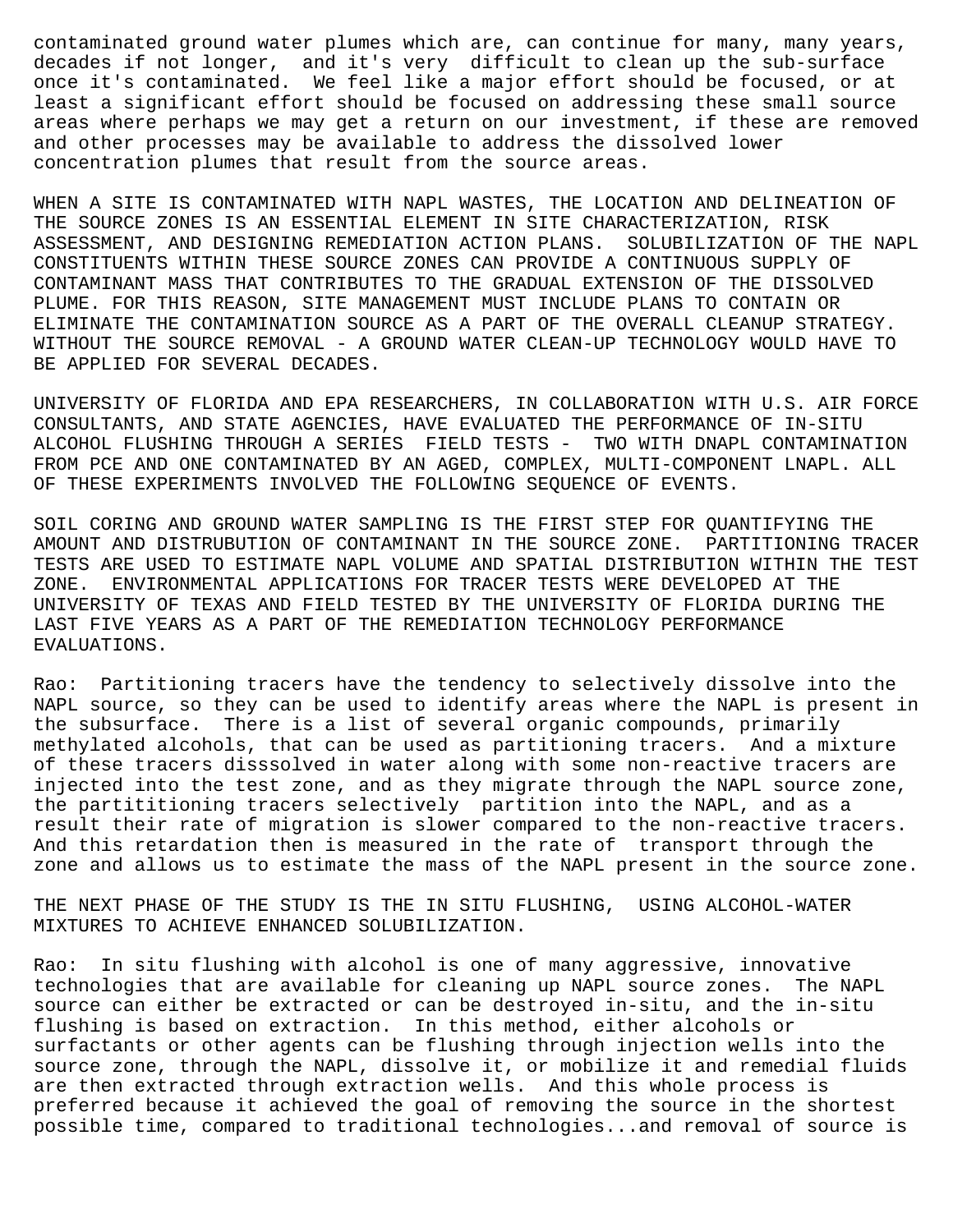important issue as we've discovered that small sources can contribute to large contaminant plumes. And alcohol flushing in particular that we are developing at the University of Florida is a technology that the petroleum industry had used many years ago and had discontinued for various reasons. But we've found a new use for this old technology in the environmental field for cleaning up NAPL sites.

AFTER THE FLUSHING IS COMPLETE, A SECOND TRACER TEST IS RUN TO HELP DETERMINE THE DISTRIBUTION AND TOTAL MASS OF NAPL REMAINING IN THE TEST SITE. ANOTHER SERIES OF SOIL CORES AND GROUND WATER SAMPLES ARE ALSO TAKEN TO PROVIDE ADDITIONAL DATA FOR DETERMINING HOW MUCH NAPL MASS WAS REMOVED FROM THE SOURCE ZONE. IN EACH FIELD TEST, COLLECTIONS FROM THE MULTI-SAMPLERS WERE ANALYZED ON SITE TO PROVIDE A PRELIMINARY ASSESMENT OF HOW THE TEST WAS PROGRESSING AND TO MAKE MODIFICATIONS AS NEEDED. SAMPLES WERE ALSO SENT TO UNIVERSITY OF FLORIDA LABORATORIES FOR ANALYSIS USING GAS AND LIQUID CHROMATOGRAPHY. THE COST OF DISPOSING FLUIDS PRODUCED IN THE TREATMENT PROCESS HAS ALSO LIMITED FIELD SCALE IMPLEMENTATION OF IN-SITU FLUSHING. OVERALL COSTS CAN BE GREATLY REDUCED BY TREATING THE WASTE FLUIDS AND LOWERING THE VOLUME DISPOSED OR BY REUSING THE ALCOHOL DURING TREAMENT. RESEARCHERS EVALUATED THREE TREATMENT TECHNOLOGIES AT THE FIELD SITES.

THE FIRST OF THREE PILOT-SCALE ALCOHOL-FLUSHING TESTS WAS CONDUCTED IN 1995, AT HILL AIR FORCE BASE, IN UTAH. TESTING TOOK PLACE AT A SUPERFUND SITE FORMERLY USED FOR EQUIPMENT MAINTENANCE AND TO TRAIN.FIREFIGHTERS.

BOB ELLIOTT, HILL AFB ENVIRONMENTAL RESTORATION DIV: This has been a maintenance depot since the 1940s and, as a result, has significant quantities of wastes that were generated associated with those maintenance activities. So although our problems are very similar to other problems at other Air Force Bases, the magnitude of the waste at these sites at Hill Air Force Base is significant in nature.

HILL AIR FORCE BASE WAS ALSO THE SITE FOR THE FIRST FIELD-SCALE EXPERIMENT USING PARTITIONING TRACER TESTS, WHICH ALLOWED UF AND EPA RESEARCHERS TO COMPARE DATA FROM TRADITIONAL SOIL CORING WITH LABORATORY ANALYSIS OF THE TRACERS.

Rao: Soil coring is a traditional method and allows us to get point estimates of NAPL concentrations because we extract a small sample and analyze it above ground. But the data is found to be highly variable, because they represent point estimates...and to get reliable data, we have to get a large number of tests which is costly. Partitioning tracers, in contrast provides data averaged over much larger volumes...and so they tend to be generally less variable and more reliable.

THE SAND AND GRAVEL AQUIFER AT THE SITE IS CONTAMINATED WITH A COMPLEX LNAPL, A MIXTURE OF JET FUEL AND ORGANIC WASTE. THIS NAPL IS DISTRIBUTED IN A TWO-METER DEEP SMEAR ZONE, JUST ABOVE THE THICK CONFINING CLAY UNIT AT THE SITE. RESEARCHERS CONDUCTED THEIR FLUSHING EXPERIMENT IN A TEST CELL INSTALLED WITHIN A LARGE SOURCE ZONE OF LNAPL. THE FLUSHING SOLUTION WAS A MIXTURE OF 78% ETHANOL, 12% PENTANOL, AND 10% WATER. PENTANOL WAS ADDED TO EXTRACT MORE OF THE COMPLEX LNAPL AT THIS SITE. A TOTAL OF 10 PORE VOLUMES WERE INJECTED.

DR. MICHAEL ANNABLE: The co-solvent flushing study at Hill Air Force Base was conducted inside of a test cell that was keyed down into a confining unit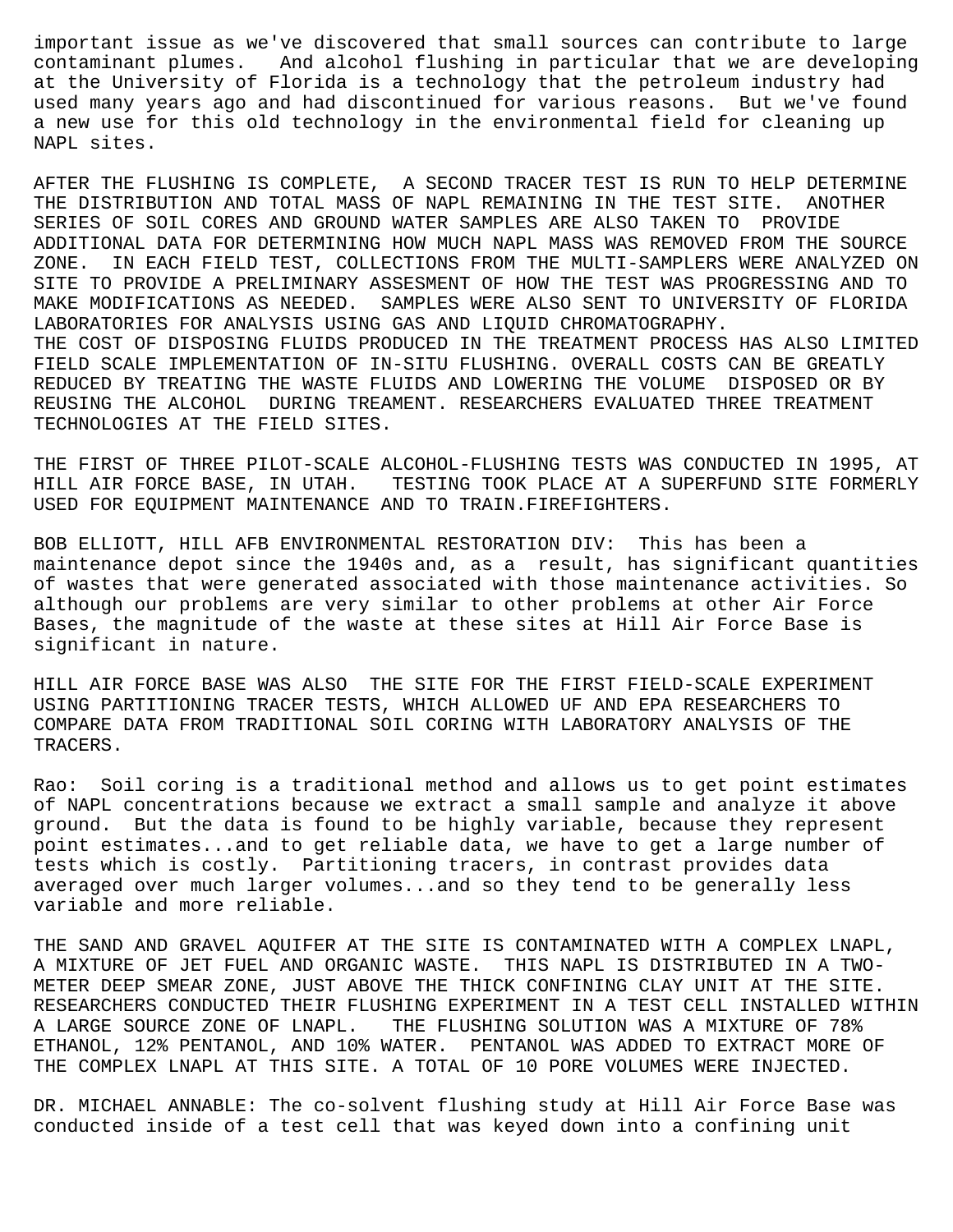twenty feet deep and we characterized the contaminants inside the test cell using both partitioning tracers and soil cores. The NAPL was an LNAPL. It was a complex mixed waste of solids and fuels that was very hydrophobic and very difficult to remove. And the soil cores and partitioning tracers both showed that the NAPL distribution was highest near the confining unit and lower about 3 or 4 feet above the clay unit. So we had a non-uniform distrubution of oil that we needed to target with the co-solvent flushing technique. Graphics Start Here Flushing with an alcohol water mixture was efficient in extracting a significant fraction of the NAPL mass from the test cell. As the alcohol flood proceeded, the solubilization caused a rapid increase in the NAPL constituents. As the NAPL mass was completed, concentrations gradually dropped. Towards the end of the alcohol flood, concentrations in much of the test cell were low, and only a small amount of NAPL remained near the bottom. This result was due to inefficient hydrodyamic content in this low permeability zone. Data from soil cores taken after the alcohol flood , and tracer test results confirmed that NAPL constituents had been extracted in the upper zone, and a small amount of NAPL remained near the bottom.

Annable: We flushed about 40,000 liters of a ten day period and removed about 200 liters of NAPL. This gives us an efficiency of about 5 liters of NAPL for every 1000 liters of alcohol flushed. We succeeded in getting about 80 to 90 percent effectiveness overall.

## SAGES, Jacksonville , FL

FIELD TESTING CONTINUED WITH A PILOT-SCALE DEMONSTRATION AT SAGES, A FORMER DRY CLEANER FACILITY IN JACKSONVILLE, FLORIDA, WHERE THE OWNERS VOLUNTEERED TO PARTICIPATE IN A CLEANUP PROGRAM OFFERED BY THE FLORIDA DEPARTMENT OF ENVIRONMENTAL PROTECTION.

 DOUGLAS FITTON -– Environmental Specialist, FL DEP: The Dry Cleaning Solvent Cleanup Program was established at the request of the industry to try and address some issues regarding liability for contamination at contaminated dry cleaner sites, particularly with an eye toward the Mom and Pop type facilities where they wouldn't have the resources to address the contamination issues at those sites.

LEGISLATION WAS PASSED TO FUND THIS VOLUNTARY CLEANUP PROGRAM THROUGH TAXES AND FEES ON THE DRY CLEANING INDUSTRY. NEARLY HALF OF FLORIDA'S 2800 CURRENT AND FORMER DRY CLEANER SITES QUALIFY TO PARTICIPATE, BUT THEY HAVE TO PROVIDE EVIDENCE OF CONTAMINATION.

FITTON: Part of the program is to go out and assess and quantify how much contamination is there and then address that appropriately. So, there's a significant number to be addressed, and we've found that significant numbers of the ones that we've looked at to date seem to have a significant environmental impact at them.

THIS SITE CONTAINED THE DRY CLEANING SOLVENT, PCE IN THIN LAYERS OF THE SHALLOW UNCONFINED SAND AQUIFER. ETHANOL FLUSHING WAS INITIATED TO SOLUBILIZE THE PCE. HOWEVER, THE FLUSHING STRATEGY HAD TO MINIMIZE THE POTENTIAL TO MOBILIZE THIS DNAPL.

ANNABLE: We started the alcohol injection about twenty four hours ago and we started out by injecting alcohol just into the lower zone of the aquifer. So, rather than inject the alcohol uniformly everywhere, our goal was to get it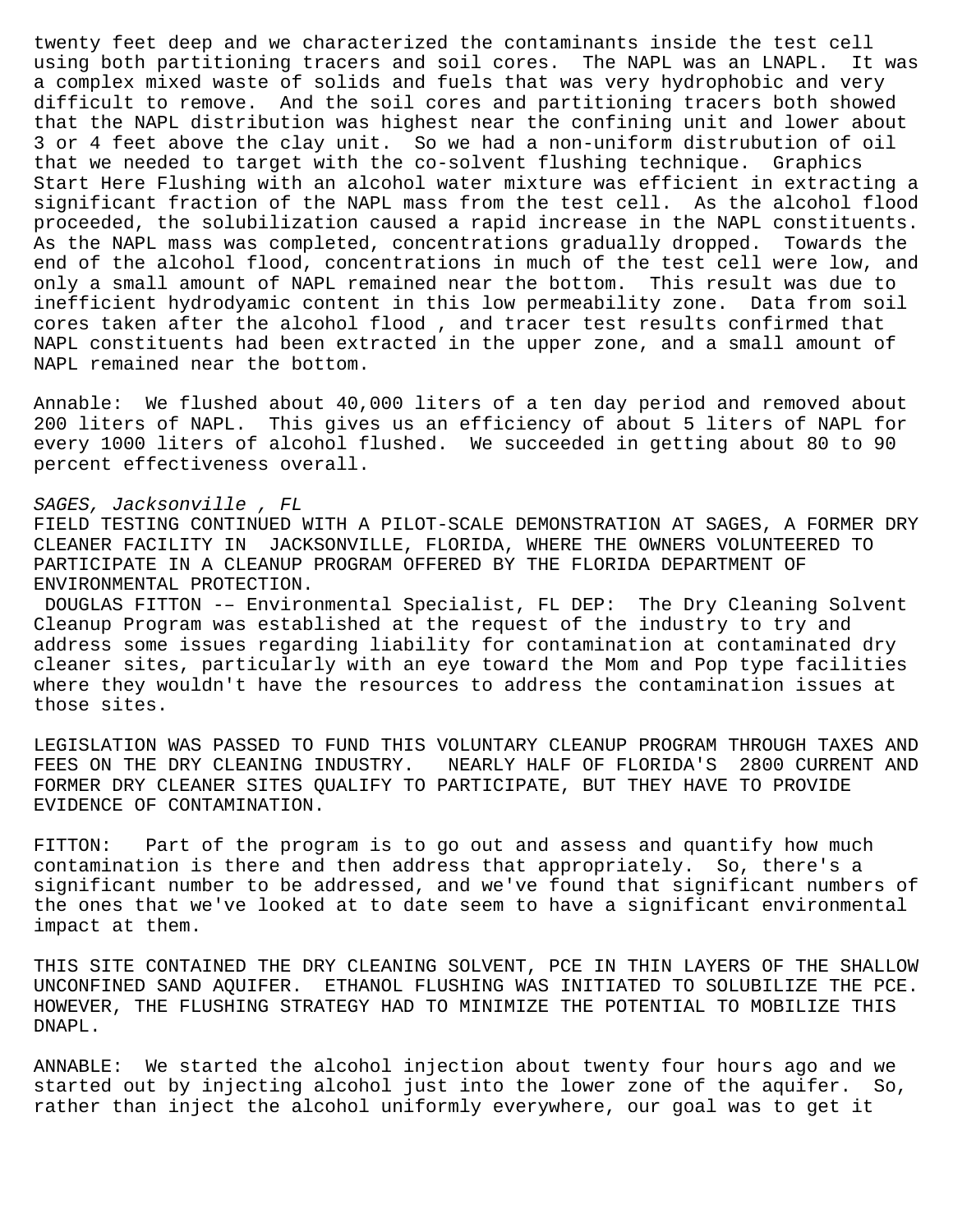into the lowest parts of the aquifers first and we're now in the process of bringing the alcohol up into shallower and shallower parts of the aquifer.

THE CONTAINMENT OF FLUIDS WITHIN THE TEST ZONE WAS ACHIEVED WITH HYDRAULIC CONTROL BY MANAGING FLOW INTO A SET OF INJECTION AND EXTRACTION WELLS.

Annable: We're using consumable grade alcohol that's injected into the ground, but we make every effort to make sure it's hydraulically controlled. So we inject it we're injecting it into three wells that are surrounded by six wells that are pumping at a greater rate than the rate that we're injecting. We also confirm that we have hydraulic control by conducting the tracer test a week or so ago. We use that to make sure that whatever we inject in the ground, which was tracers the first time around, that we can hydraulically control that and pull it back out. Once we confirm that, then we move into the alcohol phase and inject that and we'll confirm that we've pulled the alcohol back out of the ground and we'll continue to pump ground water until we get it all out.

THE SAGES SITE WAS ALSO USED TO TEST A COMMERCIAL MICRO-POROUS POLYMER PACKING SYSTEM, FOR REMOVING PCE FROM THE EXTRACTED FLUIDS. HOWEVER,THE DILUTED ALCOHOL WAS NOT RECYCLED, DUE TO PERMITTING ISSUES.

Rao: The study that we conducted at the Sages site had three important features. It was the first field-scale demonstration of a DNAPL site with alcohol flushing. It was done in collaboration with a commercial partner, and it was done not in test cell, like the other two sites, but was hydraulic contained. And at this site, with the DNAPL being distributed in a sparse fashion, meaning in thin layers within the test zone, it was important to achieve high efficiency by flushing with alcohols. We had two primary goals at this site... One was to achieve significant solubalization of the DNAPL and not cause mobilization, which is a concern. Second was to achieve increased solubility in a very short period of time, less than two weeks. We flushed about 40,000 liters of ethanol, and recovered by solubalization approximately 40 liters of PCE. During the alcohol flood the concentrations of the extracted fluids rose rapidly and reached a maximum of 1600 parts per million. And this is considerably higher than the aqueous solubility limit we would have achieved with water flushing. And these concentrations declined gradually during the flood as the rapidly as the PCE mass was depleted. The efficiency of the extraction to be achieved a function of how the PCE is distributed. At this site, sparse distribution meant that we would probably get low efficiency. Based on partitioning tracer tests we conducted before and after the alcohol flushing, we determined that effectiveness achieved was about 60 to 70%. The efficiency of alcohol flushing turned out to be about one liter of PCE extracted per one thousand liter of alcohol flushed. This number is considerably lower than what we found at the Hill Air Force Base site, and this is attributed to the sparse distribution of PCE at this site.

THE FLORIDA DEPARTMENT OF ENVIRONMENTAL PROTECTION IS CURRENTLY EVALUATING THE TEST RESULTS FROM SAGES, TO DETERMINE IF ALCOHOL FLUSHING CAN BE USED AT OTHER DRY CLEANER SITES WITHIN THE STATE.

Dan Didominico - Fla DEP - The co-solvent flushing test at Sages Dry Cleaners site enabled us to get some very useful information that's necessary to enable us to scale the project up to full-scale applications. We went out there and actually applied it in an actual situation, real-life situation, not a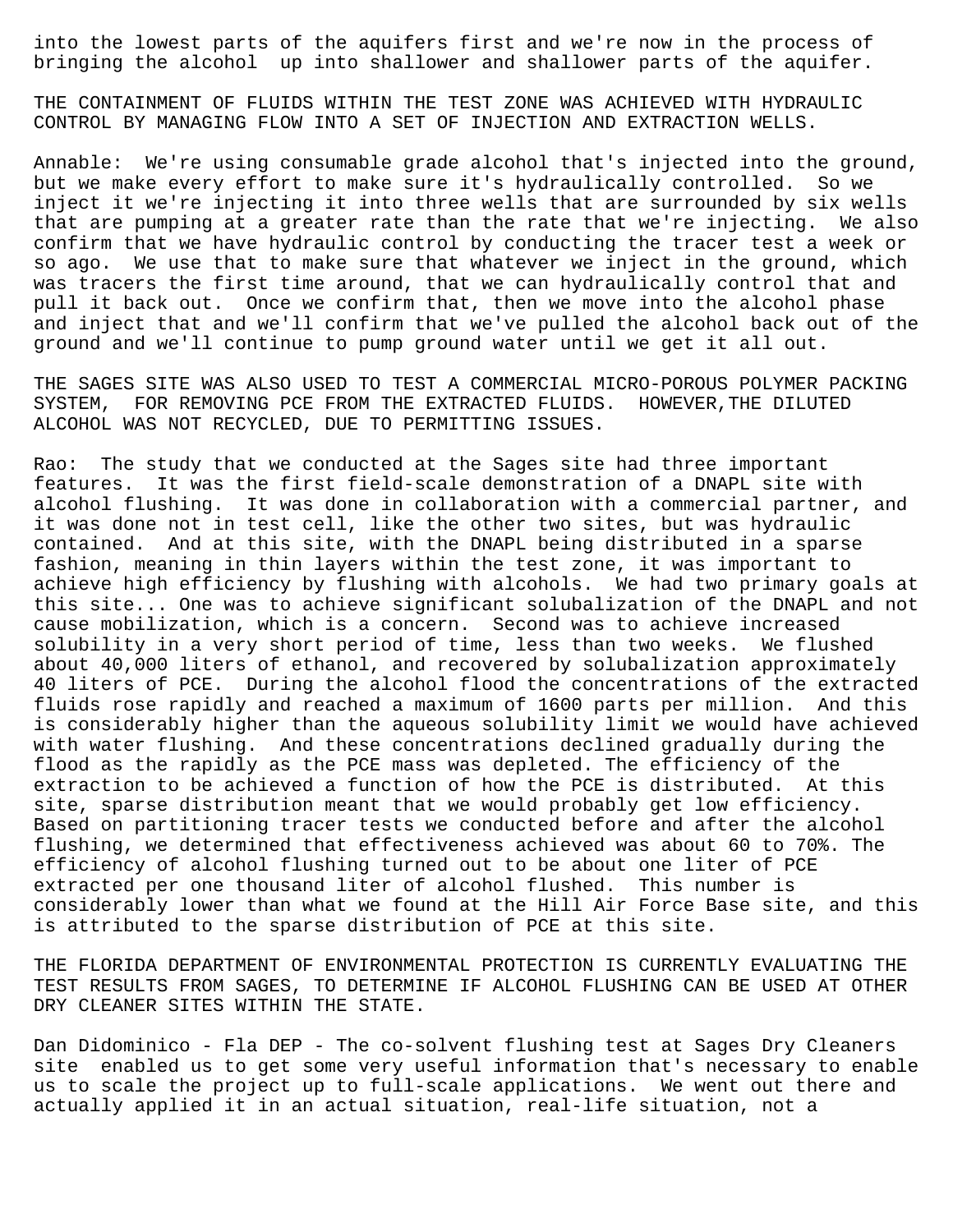laboratory situtation, that enabled us to get a lot of performance characteristics, cost data and efficiency type data.

SUCCESSFUL TESTING AT SAGES MAY LEAD TO APPLICATION AT OTHER SITES AS WELL.

Kevin Warner-Levine, Fricke, Recon Environmental Consulting: We're also going to apply this at other facilities in the state of Florida. And basically those are moving through the regulatory process and part of that movement is due to the pilot test at the Sages facility.

## DOVER AFB - Dover, Delaware

THE THIRD FIELD-SCALE EXPERIMENT TOOK PLACE AT DOVER AIRFORCE BASE IN DELWARE - - HOME TO A FLEET OF C-5 PLANES AND THE NATIONAL TEST SITE. TESTING AT DOVER WAS DONE IN COLLABORATION WITH USEPA AND THE US AIR FORCE BROUGHT A NEW SET OF CHALLENGES.

Annable: The study at Dover Air Force Base had two primary objectives. The first was to evaluate the reliability and accuracy of the partitioning tracersfor defining and distribution and volume of PCE inside the test cell. This was a blind test where the EPA researchers released an undisclosed amount of PCE at various location within the test cell. And it was our job to try to locate and quantify that. We did that by conducting a partitioning tracer test using both extraction wells and multi-level samplers to try to find and quantify the amount within the test cell. The second objective was to conduct a co-solvent flushing study to try to remove the PCE that was there. This was conducted using ethanol as a consolvent flood and was conducted over about a forty day period to remove the PCE released by EPA researchers.

THE INJECTION OF FLUIDS INTO THE TEST CELL IS FOCUSED INTO TWO ZONES - WATER IN THE UPPER ZONE AND ETHANOL IN THE LOWER ZONE.

Annable: Those two zones are separated by a packer system that keeps the fluids from coming in contact with each other within the well. So within the well vertically there is a packer that's down at the bottom. The alcohol comes in through a line that passes through the packer and flows into the lower part of the zone, and the water just flows in above this.

Flushing Animation: DURING THE FLUSHING PROCESS, ETHANOL IS INTRODUCED INTO THE LOWER ZONE OF THE TEST AREA, AND WATER IS PUMPED INTO THE UPPER ZONE. THIS HELPS MINIMIZE GRAVITY AND DESEGREGATION OF OF THE ETHANOL. THE PACKERS ARE RAISED IN STEPS UNTIL THE ENTIRE TEST ZONE IS FLUSHED WITH ETHANOL DISSOLVING THE PCE. THEN THIS PROCESS IS REVERSED. THE PACKERS ARE LOWERED IN STEPS AND THE ETHANOL IS GRADUALLY REPLACED WITH WATER.

THROUGH OUT THE FLUSHING PROCESS, SAMPLES ARE TAKEN FROM A NETWORK OF MULTI-LEVEL SAMPLERS AT OVER A HUNDRED LOCATIONS AND VARIOUS DEPTHS WITHIN THE SYSTEM. (Revise this)

Annable: What you're seeing and hearing here are celanoid valves that turn on and off. What they do is apply pressure and vacuum to in affect pump the water or push the water up from about 35 to 40 feet down, push the water up through stainless steel lines into a sampling vial so we can collect the samples. These continually run during the entire test so we get continued flow through these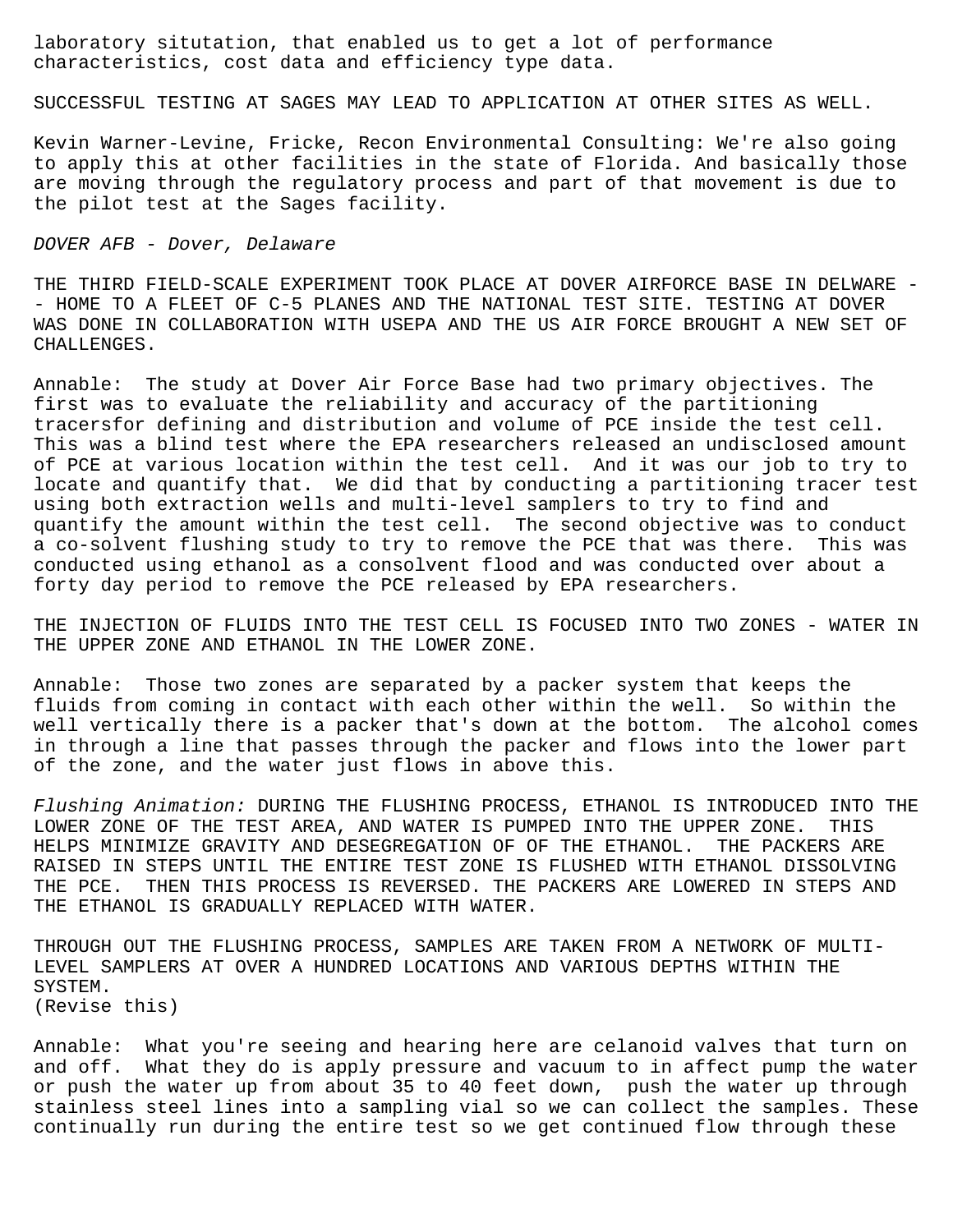multi-level samplers and we take samples on the two or three or four hour intervals to get basically snapshot pictures of the concentration distribution everywhere within the test cell so we can analyze again for ethanol or PCE so we can see how effective the ethanol is moving through the aquifer and how much PCE it's solubalizing as it moves through the aquifer.

THE DOVER SITE DEMONSTRATED A GOOD WAY TO REDUCE CLEANUP COSTS BY USING A GRANULATED ACTIVATED CARBON SYSTEM TO REMOVE PCE FROM THE EXTRACTION FLUIDS, ALLOWING THEM TO BE REUSED.

Annable: So we're not generating any new waste. We've got a closed system for the upper water zone. Right now in the lower zone the waste... ethanol concentrations are just starting to come up. That waste is going out to a holding tank and when the ethanol concentration reaches about 70% we're going to start treating that waste by the same method. We'll bring that ethanol waste, send it through activated carbon canisters, and our goal there is to take the PCE out so that we can reuse that ethanol send it back in and it has a very low PCE concentration so we can solubilize more the next time we pass it through the cell.

THE DOVER SITE RESEARCH WAS FUNDED BY THE STRATEGIC ENVIRONMENTAL RESEARCH AND DEVELOPMENT PROGRAM WHICH IS A COOPERATIVE EFFORT BETWEEN THE DEPARTMENT OF DEFENSE, THE DEPARTMENT OF ENERGY AND THE EPA, TO COMBINE KNOWLEDGE AND RESOURCES FOR DEVELOPING NEW TECHNOLOGIES.

Paul Devane - Air Force Bio-Environmental Engineer: Not all DNAPL sites are not going to be the same. One that may work here in Dover may not work in a different situation where we have fractured bedrock. So it's important to try the different technologies to find one that's robust enough to take throughout the nation and work in different hydra-geological conditions.

IN-SITU ALCOHOL FLUSHING IS JUST ONE OF SEVERAL TECHNOLOGIES BEING EVALUATED AT THE NATIONAL TEST SITE.

Devane: As recently as 2 or 3 years ago there was no way to clean up DNAPL source zones and people were spending millions and millions of dollars per year and it would take years and years of pumping and treat methods to be able to contain DNAPLs and still not solve the problem. The work with the University of Florida, they are on the forefront of this surfactant and cosolvent flushing technology and along with the thermal technology it looks very promising.

Annable: Based on the tracer test, we estimate that about 81 liters of PCE was released into the test cell. EPA scientists later revealed that they release 92 liters of PCE. The total mass of PCErecoved in this test was estimated to be about 53 liters, and about half of this was extracted during the alcohol recycling phase. Our preliminary estimates are that we achieved about 65% effectiveness and an efficiency of about one liter of PCEremoved per 1000 liters of ethanol flushed. Without alcohol recycling the efficiency would have been about half a litre PCE per 1000 liters of alcohol flushed.

THESE THREE PILOT TESTS FOCUSED ON CONDUCTING RESERACH TO EVALUATE FIELD-SCALE PERFORMNACE OF IN-SITU ALCOHOL FLUSHING FOR ENHANCED SOURCE-ZONE REMEDIATION. IMPROVEMENTS IN DESIGN AND IMPLEMENTATION WERE MADE IN EACH SUCCESSIVE TEST.